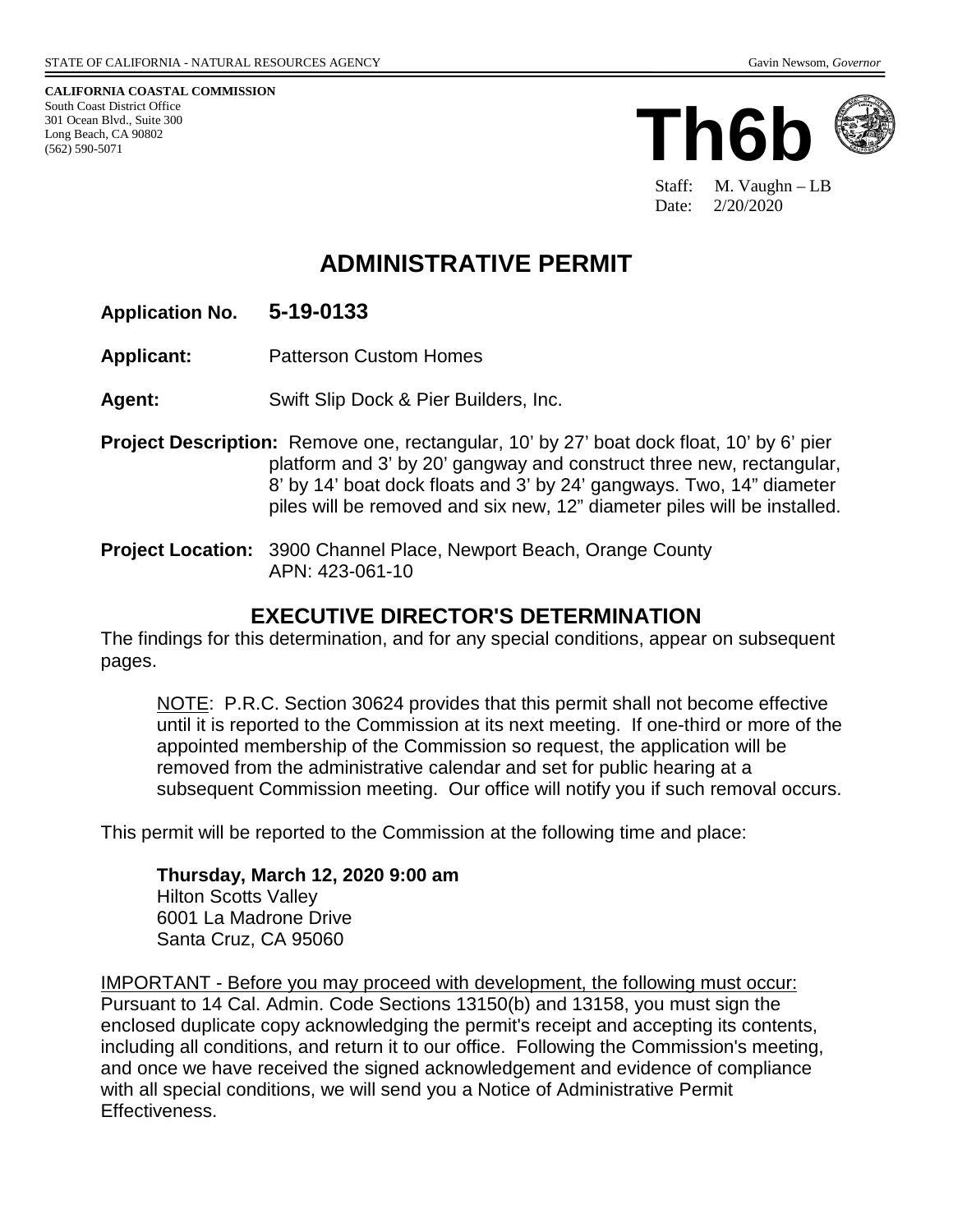#### **BEFORE YOU CAN OBTAIN ANY LOCAL PERMITS AND PROCEED WITH DEVELOPMENT, YOU MUST HAVE RECEIVED BOTH YOUR ADMINISTRATIVE PERMIT AND THE NOTICE OF PERMIT EFFECTIVENESS FROM THIS OFFICE.**

JOHN AINSWORTH Executive Director

 By: Meg Vaughn Title: Coastal Program Analyst

### **STANDARD CONDITIONS**

This permit is granted subject to the following standard conditions:

- 1. **Notice of Receipt and Acknowledgment.** The permit is not valid and development shall not commence until a copy of the permit, signed by the permittee or authorized agent, acknowledging receipt of the permit and acceptance of the terms and conditions, is returned to the Commission office.
- 2. **Expiration.** If development has not commenced, the permit will expire two years from the date the Commission voted on the application. Development shall be pursued in a diligent manner and completed in a reasonable period of time. Application for extension of the permit must be made prior to the expiration date.
- 3. **Interpretation.** Any questions of intent or interpretation of any term or condition will be resolved by the Executive Director or the Commission.
- 4. **Assignment.** The permit may be assigned to any qualified person, provided assignee files with the Commission an affidavit accepting all terms and conditions of the permit.
- 5. **Terms and Conditions Run with the Land.** These terms and conditions shall be perpetual, and it is the intention of the Commission and the permittee to bind all future owners and possessors of the subject property to the terms and conditions.

#### **SPECIAL CONDITIONS: SEE PAGES SIX THROUGH TEN.**

### **EXECUTIVE DIRECTOR'S DETERMINATION (continued):**

The Executive Director hereby determines that the proposed development is a category of development, which, pursuant to PRC Section 30624, qualifies for approval by the Executive Director through the issuance of an Administrative Permit. Subject to Standard and Special Conditions as attached, said development is in conformity with the provisions

of Chapter 3 of the Coastal Act of 1976 and will not have any significant impacts on the environment within the meaning of the California Environmental Quality Act. If located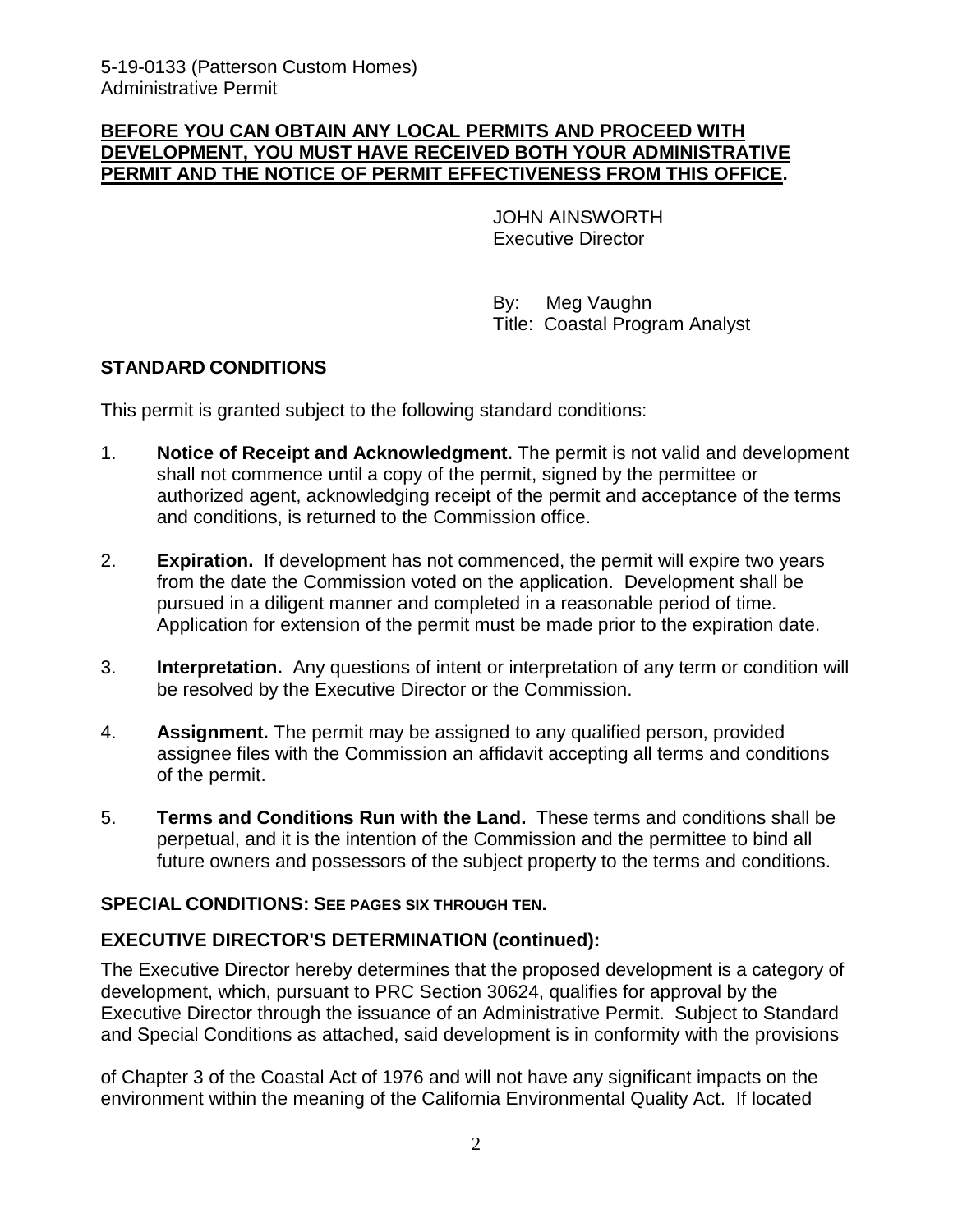between the nearest public road and the sea, this development is in conformity with the public access and public recreation policies of Chapter 3.

# **FINDINGS FOR EXECUTIVE DIRECTOR'S DETERMINATION**

### **A. PROJECT DESCRIPTION**

The proposed project includes removal of one, rectangular, 10' by 27' boat dock float, 10' by 6' pier platform, and 3' by 20' gangway; and construction of three new, rectangular, 8' by 14' boat dock floats and 3' by 24' gangways. Two 14" diameter piles will be removed and six new 12" diameter piles (two piles per each new boat dock) will be installed. Each of the three proposed gangways will extend from the bulkhead to the dock floats. No piers or pier platforms are proposed. The proposed project also includes the payment of \$2,500 by the applicant to Orange County Coastkeeper's eelgrass restoration program in Upper Newport Bay (Exhibit 4). OC Coastkeeper describes the program as follows:

"With this contribution we can expand upon our successful eelgrass restoration efforts to monitor and replant eelgrass in our UNB restoration sites originally installed in 2015-2016. This contribution will support our annual spring monitoring efforts. In each of four restoration areas in UNB we are assessing eelgrass percent cover. If the original target planted area has fallen below our target percent cover (%60 cover or higher) we will replant additional plants in these areas. One of the most effective techniques found to work in varied site conditions in Newport Bay is the bundling method. This method involves the bundling of 10-15 eelgrass blades or shoots into a planting unit which is then transplanted to the restoration site. Mature plants are carefully collected by hand by divers and separated in seawater trays on land into planting units which are attached to biodegradable anchors (a tongue depressor and hemp string). Volunteers prepare the bundles on shore, then divers plant the bundles by hand, making small holes within the restoration site and burying the biodegradable anchors in the sediment."

More information regarding the eelgrass program from OC Coastkeeper is attached as Exhibit 4. Special Condition No. 5 requires that the applicant carry out the payment in support of the eelgrass restoration program as proposed.

The boat dock to be removed was associated with one single family residence constructed across three separate residential lots. The three proposed docks will be associated with three new single family residences to be constructed on each of the underlying separate lots. A coastal development permit for the demolition of the one single family residence and construction of the three new single family residences on the three lots was approved by the City of Newport Beach via Coastal Development Permit Nos.CD2018-086 (PA2018- 209), CD2018-087 (PA2018-210), and CD 2018-088 (PA2018-211). Each of the proposed boat docks will be associated with one of these new single family residences.

The subject site is associated with the residentially zoned, harbor front lots at 3900 Channel Place (which will become 3900, 3902, and 3904 Channel Place) in Newport Harbor in the City of Newport Beach, Orange County (Exhibit 1). The docks will be used for boating related purposes only. The majority of the residentially zoned land fronting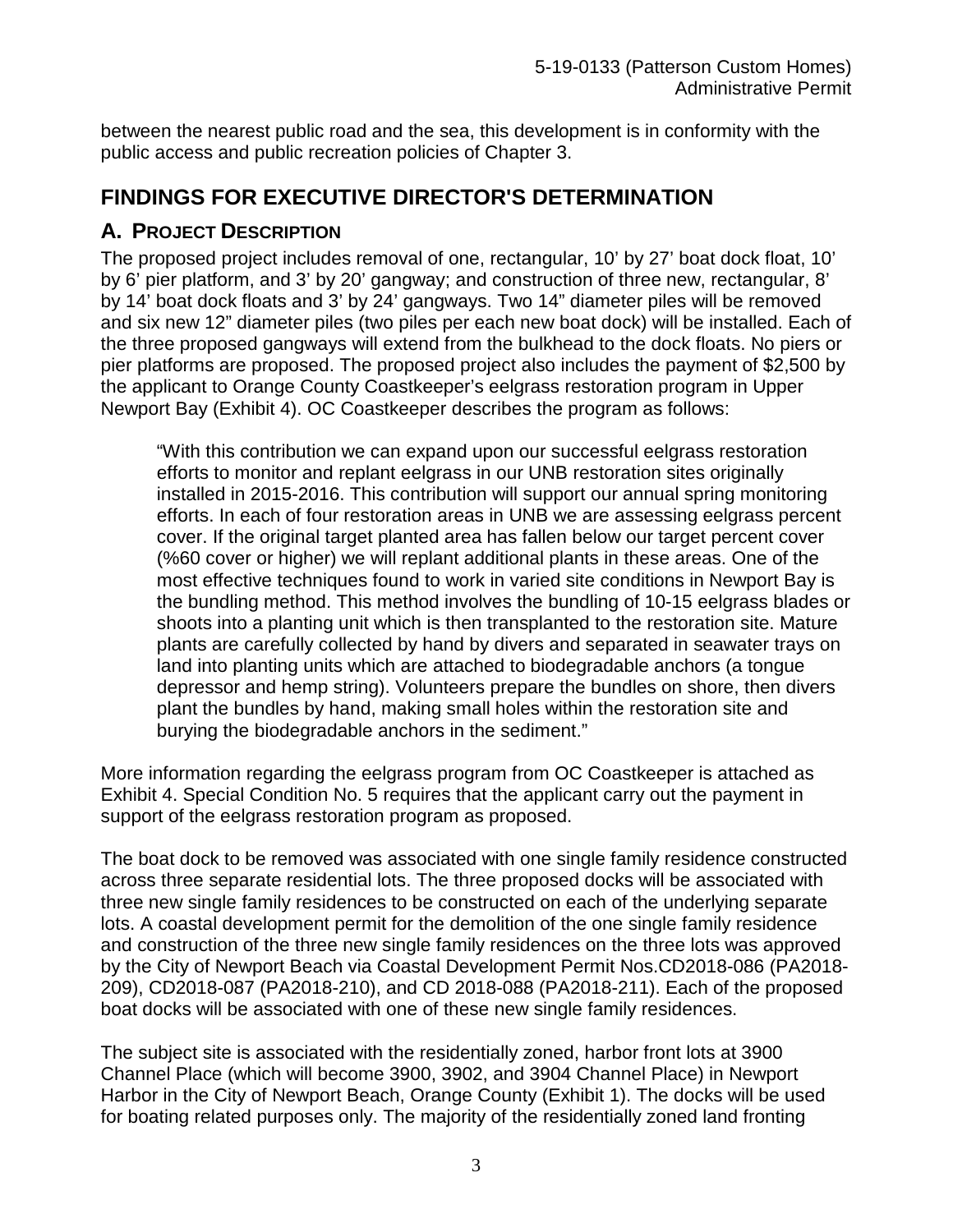5-19-0133 (Patterson Custom Homes) Administrative Permit

Newport Harbor is developed with single-family residences and associated private boat docks, as is proposed in this case. The proposed boat docks are generally consistent with the size and configuration of similarly situated docks in this area of Newport Harbor. Newport Harbor Permit Policies limit the channelward extent of boat docks in this area to no more than 30 feet from the bulkhead. The proposed docks are consistent with this requirement.

The total overwater area of the existing boat dock is 390 square feet. The total overwater area of the three proposed new boat docks is 552 square feet. Thus, the proposed project would result in an increase in overwater coverage of 162 square feet. In addition, the proposed project would result in an increase of fill of coastal waters due to the additional, though smaller, piles. The existing boat dock's two, 14" diameter piles result in 306 square inches of fill. The proposed boat docks' six, 12" diameter piles will result in 678 square inches of fill (an increase of 372 square inches, or about 2½ square feet). Although the proposed project will result in some increase in over water coverage and fill, the increases are relatively minimal increases and the applicant has attempted to reduce the sizes as much as possible while still providing one boat dock per residential lot. In addition, the proposed docks are consistent with the size of other docks in the area and with past Commission actions, and no eelgrass impacts are expected based on the most recent eelgrass survey.

The proposed piles will be hammered into place (dry pull and dry drive method), which the applicant states is intended to reduce turbidity compared to jetted pile installation. The boat dock parts will be constructed on land and floated via barge to the project site. No manufacturing will occur at the site. No staging area is required. Silt curtains will be utilized to control turbidity during all construction activities. Floating booms will be maintained around the project site during the entire construction process to capture any floating debris that may inadvertently enter the water. Divers will recover non-buoyant debris accidently discharged into the water as soon as possible after the loss. Floating debris will be removed from the water and disposed of properly. The contractor will ensure that no debris, rubbish, oil or petroleum products related to construction will be placed where they may be washed by rainfall or runoff into the harbor waters. All debris and trash generated by construction activities will be disposed of properly as soon as possible or at the end of each day. No soaps, paints, detergents or any products containing ammonia, sodium hypochlorite, chlorinated solvents, petroleum distillates or lye will be used on the dock and will not be allowed to drain into the harbor.

The subject site is located within the City of Newport Beach, which has a certified Local Coastal Program (LCP). However, due to the project location seaward of the mean high tide line, the project is within an area of the Commission's retained permit jurisdiction and the standard of review for development within the Commission's original permit jurisdiction is Chapter 3 of the Coastal Act. The City's certified LCP is advisory in nature and may provide guidance for development. The water area within which the boat dock project is proposed is land use designated and zoned Tidelands and Submerged Lands. A private boat dock associated with single family residential development on the adjacent lot is recognized by the City's certified LCP as an allowable use, specifically with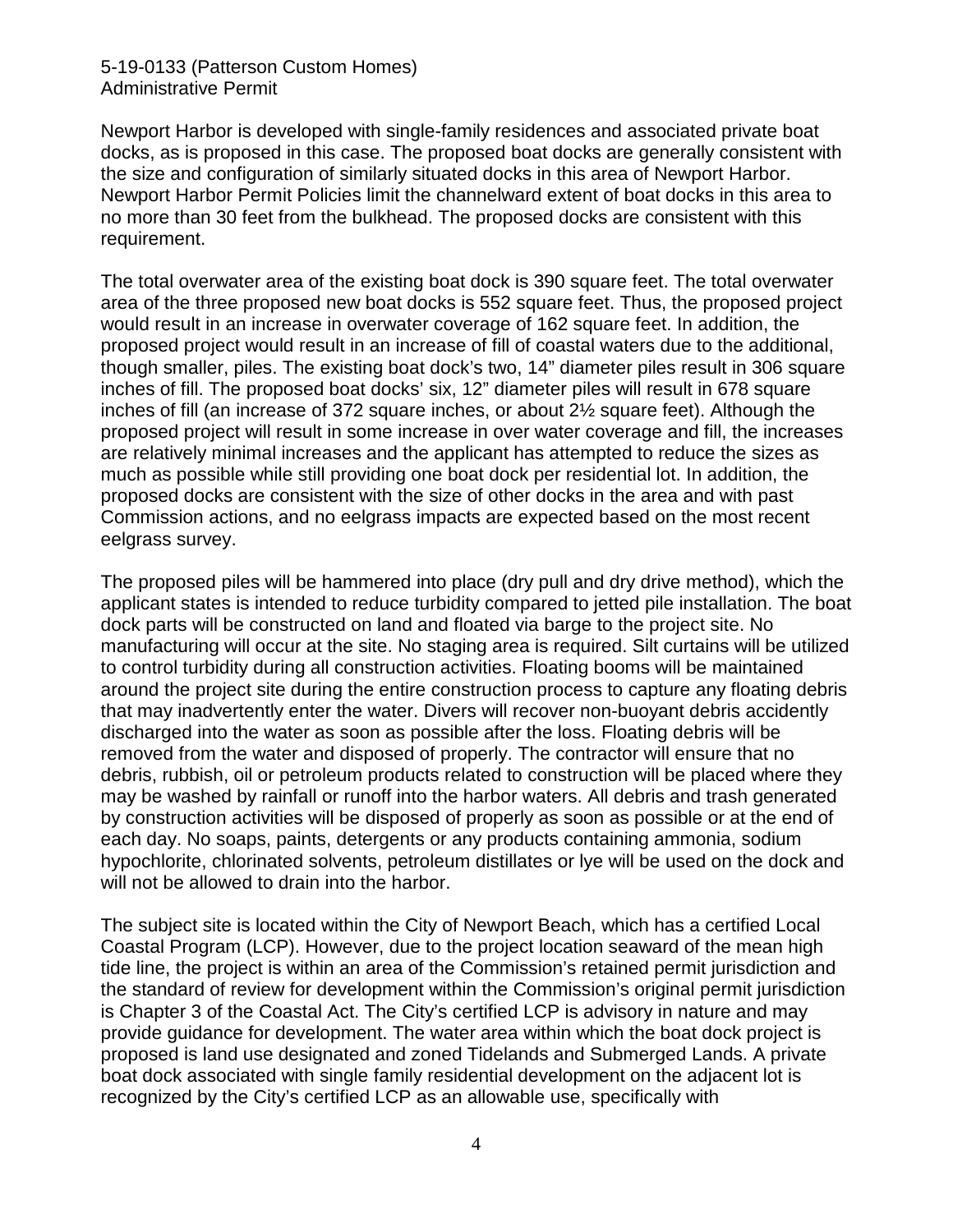Implementation Plan Chapter 21.30 Harbor and Bay Regulations, which allows private boat docks abutting residential uses within the Tidelands and Submerged Lands zone. The City of Newport Beach Harbor Resources Division reviewed the proposed plans and issued Approval-in-Concept No. 1630 dated 10/29/2018.

The subject site was surveyed for eelgrass and Caulerpa taxifolia (Dive Works, 10/29/2019, (Survey)). The Survey found that no eelgrass or caulerpa was present in the project vicinity. Eelgrass surveys completed during the active growth phase of eelgrass (typically March through October) are valid for 60 days with the exception of surveys completed in August – October, such as the subject survey. A survey completed in August - October is valid until the resumption of the following active growth phase (i.e., March 1). *Caluerpa taxifolia* surveys are valid for 90 days. Although the eelgrass survey is valid as of the date of this staff report, by the date of the Coastal Commission hearing on the matter, it will have expired. The caulerpa survey has expired.

No impacts are expected to occur to eelgrass as a result of the proposed project because no eelgrass was observed in the project vicinity. Although eelgrass impacts are not expected, that cannot be known with certainty without surveys current at the time construction commences. Valid eelgrass and *Caulerpa taxifolia* surveys will be required prior to beginning of the boat dock replacement work. If the surveys reveal the presence of either eelgrass or *Caulerpa taxifolia*, additional steps will be required. Therefore, the Commission imposes **Special Conditions No. 2 and No. 3**, which identify the procedures necessary to be completed prior to beginning any construction. Also, if any eelgrass or *Caulerpa taxifolia* is found on the project site, **Special Condition Nos. 2 and 3** identify the procedures that must be completed prior to beginning any construction.

The storage or placement of construction material, debris, or waste in a location where it could be discharged into coastal waters would result in an adverse effect on the marine environment. The proposed project includes measures to help ensure protection of coastal waters and marine resources during construction. To ensure that all impacts (pre- and post- construction) to water quality are minimized and to reduce the potential for construction related impacts on water quality, the Commission imposes **Special Condition No. 1**, which requires, but is not limited to, appropriate storage and handling of construction equipment and materials to minimize the potential of pollutants to enter coastal waters and the continued use and maintenance of post construction BMPs.

The nearest public access to the harbor is located at the 39<sup>th</sup> Street street end adjacent to the subject site and at the street ends at either end of Channel Place, approximately 400 feet east and west of the subject site. There is also a public harbor front beach at Newport Island Park, approximately 400 feet south of the subject site. The sandy public oceanfronting beach that runs the length of the Balboa Peninsula is located approximately 1,800 feet southwest of the subject site. The proposed project will not result in any new adverse impacts to public access. In order to preserve and maintain access to the public tidelands, **Special Condition No.** 4 is imposed stating that the approval of a coastal development permit for the project does not waive any public rights or interest that exist or may exist on the property.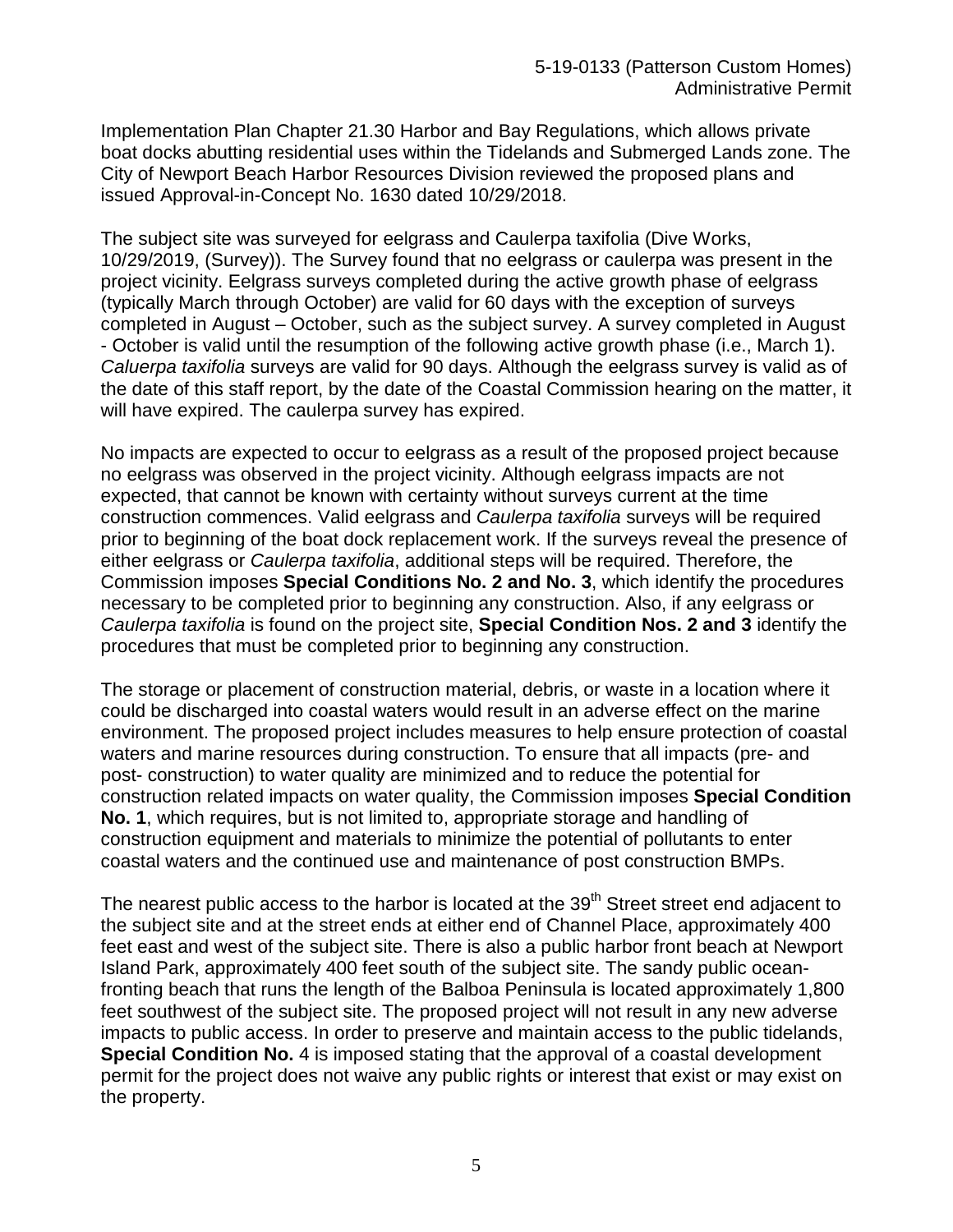## **B. MARINE RESOURCES**

The proposed recreational boat dock development and its associated structures are an allowable and encouraged marine related use. The project design includes the minimum sized pilings and the minimum number of pilings necessary for structural stability. There are no feasible less environmentally damaging alternatives available. As conditioned, the project will not significantly adversely impact eelgrass beds and will not contribute to the dispersal of the invasive aquatic algae, *Caulerpa taxifolia*. Further, as proposed and conditioned, the project, which is to be used solely for recreational boating purposes, conforms to Sections 30224 and 30233 of the Coastal Act.

# **C. WATER QUALITY**

The proposed work will be occurring on, within, or adjacent to coastal waters. The storage or placement of construction material, debris, or waste in a location where it could be discharged into coastal waters would result in an adverse effect on the marine environment. To reduce the potential for construction related impacts on water quality, the Commission imposes special conditions requiring, but not limited to, the appropriate storage and handling of construction equipment and materials to minimize the potential of pollutants to enter coastal waters. To reduce the potential for post-construction impacts to water quality the Commission requires the continued use and maintenance of post construction BMPs. As conditioned, the Commission finds that the development conforms to Sections 30230 and 30231 of the Coastal Act.

## **D. PUBLIC ACCESS**

The proposed development will not affect the public's ability to gain access to, and/or to make use of, the coast and nearby recreational facilities. Therefore, as conditioned the development conforms with Sections 30210 through 30214, Sections 30220 through 30224, and 30252 of the Coastal Act.

# **E. LOCAL COASTAL PROGRAM (LCP)**

The City of Newport Beach LCP was effectively certified on January 13, 2017. The proposed development is located seaward of the mean high tide and is within the Commission's original permit jurisdiction. The standard of review for development within the Commission's original permit jurisdiction is Chapter 3 of the Coastal Act. The City's certified LCP is advisory in nature and may provide guidance for development. As conditioned, the proposed development is consistent with the Chapter 3 policies of the Coastal Act.

# **F. California Environmental Quality Act (CEQA)**

As conditioned, there are no feasible alternatives or additional feasible mitigation measures available that would substantially lessen any significant adverse effect that the activity may have on the environment. Therefore, the Executive Director finds that the proposed project, as conditioned to mitigate the identified impacts, is the least environmentally damaging feasible alternative and can be found consistent with the requirements of the Coastal Act to conform to CEQA.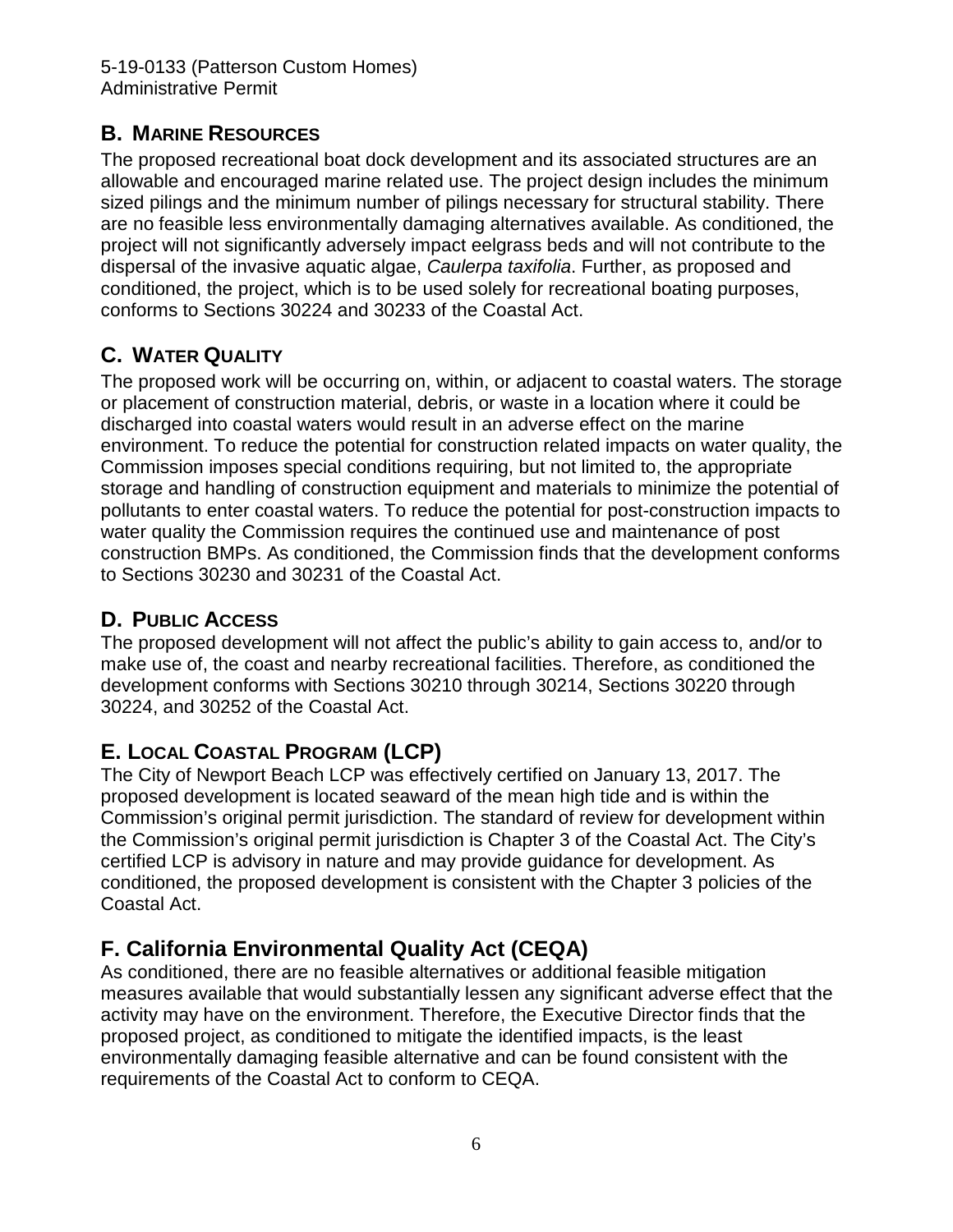# **SPECIAL CONDITIONS**

This permit is granted subject to the following special conditions:

### **1. Water Quality**

- A. Construction Responsibilities and Debris Removal
	- (1) No demolition or construction materials, equipment, debris, or waste shall be placed or stored where it may enter sensitive habitat, receiving waters or a storm drain, or be subject to wave, wind, rain or tidal erosion and dispersion;
	- (2) Any and all debris resulting from demolition or construction activities, and any remaining construction material, shall be removed from the project site within 24 hours of completion of the project;
	- (3) Demolition or construction debris and sediment shall be removed from work areas each day that demolition or construction occurs to prevent the accumulation of sediment and other debris that may be discharged into coastal waters;
	- (4) Machinery or construction materials not essential for project improvements are prohibited at any time in the intertidal zone;
	- (5) If turbid conditions are generated during construction a silt curtain shall be utilized to control turbidity;
	- (6) Floating booms shall be used to contain debris discharged into coastal waters and any debris discharged will be removed as soon as possible but no later than the end of each day;
	- (7) Non buoyant debris discharged into coastal waters shall be recovered by divers as soon as possible after loss;
	- (8) All trash and debris shall be disposed in the proper trash and recycling receptacles at the end of every construction day;
	- (9) The applicant shall provide adequate disposal facilities for solid waste, including excess concrete, produced during demolition or construction;
	- (10) Debris shall be disposed of at a legal disposal site or recycled at a recycling facility. If the disposal site is located in the coastal zone, a coastal development permit or an amendment to this permit shall be required before disposal can take place unless the Executive Director determines that no amendment or new permit is legally required;
	- (11) All stock piles and construction materials shall be covered, enclosed on all sides, shall be located as far away as possible from drain inlets and any waterway, and shall not be stored in contact with the soil;
	- (12) Machinery and equipment shall be maintained and washed in confined areas specifically designed to control runoff. Thinners or solvents shall not be discharged into sanitary or storm sewer systems;
	- (13) The discharge of any hazardous materials into any receiving waters shall be prohibited;
	- (14) Spill prevention and control measures shall be implemented to ensure the proper handling and storage of petroleum products and other construction materials. Measures shall include a designated fueling and vehicle maintenance area with appropriate berms and protection to prevent any spillage of gasoline or related petroleum products or contact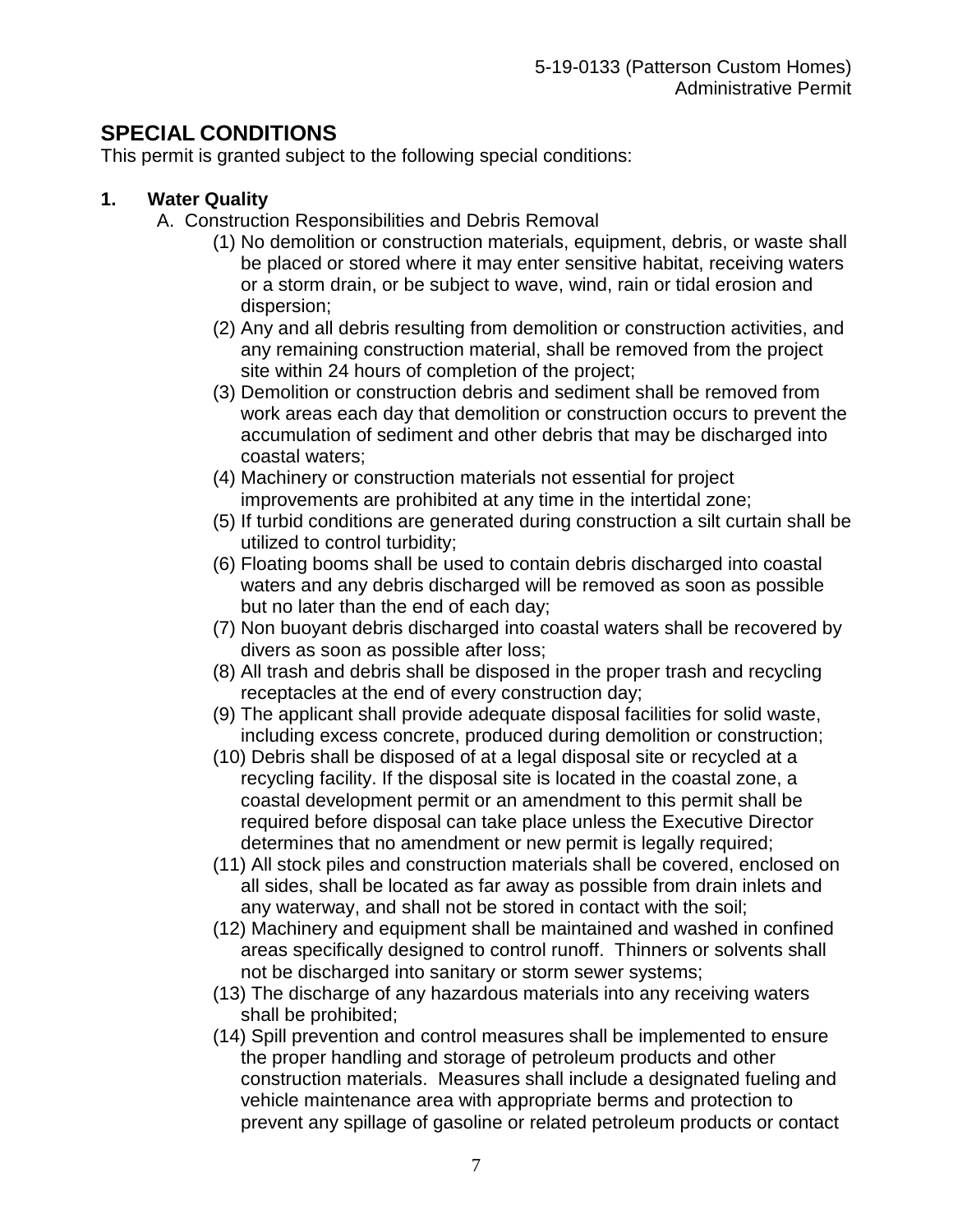with runoff. The area shall be located as far away from the receiving waters and storm drain inlets as possible;

- (15) Best Management Practices (BMPs) and Good Housekeeping Practices (GHPs) designed to prevent spillage and/or runoff of demolition or construction-related materials, and to contain sediment or contaminants associated with demolition or construction activity, shall be implemented prior to the on-set of such activity; and
- (16) All BMPs shall be maintained in a functional condition throughout the duration of construction activity.
- B. Best Management Practices Program

By acceptance of this permit the applicant agrees that the long-term water-borne berthing of boat(s) in the approved dock and/or boat slip shall be managed in a manner that protects water quality pursuant to the implementation of the following BMPs.

- (1) Boat Cleaning and Maintenance Measures:
	- a. In-water top-side and bottom-side boat cleaning shall minimize the discharge of soaps, paints, and debris;
	- b. In-the-water hull scraping or any process that occurs under water that results in the removal of paint from boat hulls shall be prohibited. Only detergents and cleaning components that are designated by the manufacturer as phosphate-free and biodegradable shall be used, and the amounts used minimized; and
	- c. The applicant shall minimize the use of detergents and boat cleaning and maintenance products containing ammonia, sodium hypochlorite, chlorinated solvents, petroleum distillates or lye.
- (2) Solid and Liquid Waste Management Measures:
	- a. All trash, recyclables, and hazardous wastes or potential water contaminants, including old gasoline or gasoline with water, absorbent materials, oily rags, lead acid batteries, anti-freeze, waste diesel, kerosene and mineral spirits shall be disposed of in a proper manner and will not at any time be disposed of in the water or gutter.
- (3) Petroleum Control Management Measures:
	- a. Boaters shall practice preventive engine maintenance and shall use oil absorbents in the bilge and under the engine to prevent oil and fuel discharges. Oil absorbent materials shall be examined at least once a year and replaced as necessary. Used oil absorbents are hazardous waste in California. Used oil absorbents must therefore be disposed in accordance with hazardous waste disposal regulations. The boaters shall regularly inspect and maintain engines, seals, gaskets, lines and hoses in order to prevent oil and fuel spills. The use of soaps that can be discharged by bilge pumps is prohibited;
	- b. If the bilge needs more extensive cleaning (e.g., due to spills of engine fuels, lubricants or other liquid materials), the boaters shall use a bilge pump-out facility or steam cleaning services that recover and properly dispose or recycle all contaminated liquids; and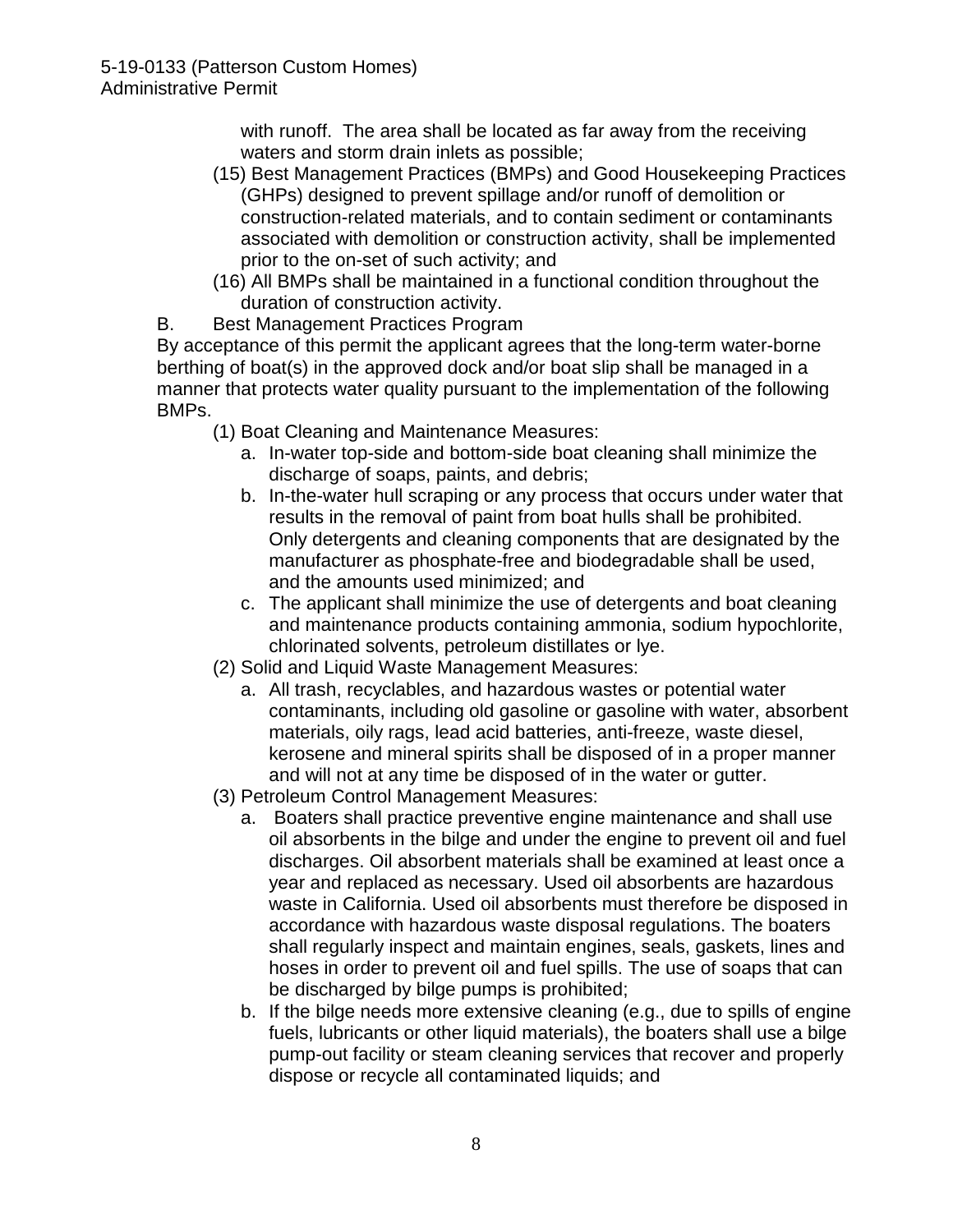c. Bilge cleaners which contain detergents or emulsifiers shall not be used for bilge cleaning since they may be discharged to surface waters by the bilge pumps.

### **2. Eelgrass Survey(s).**

- A. Pre-Construction Eelgrass Survey. Pre-Construction Eelgrass Survey. A valid pre-construction eelgrass (*Zostera marina*) survey shall be completed during the period of active growth of eelgrass (typically March through October). The preconstruction survey shall be completed within 60 days before the start of construction. The survey shall be prepared in full compliance with the "California Eelgrass Mitigation Policy" dated October 2014 adopted by the National Marine Fisheries Service and shall be prepared in consultation with the California Department of Fish and Wildlife. The applicant shall submit the eelgrass survey for the review and approval of the Executive Director within five (5) business days of completion of each eelgrass survey and in any event no later than fifteen (15) business days prior to commencement of any development. If the eelgrass survey identifies any eelgrass within the project area which would be impacted by the proposed project, the development shall require an amendment to this permit from the Coastal Commission or a new coastal development permit.
- B. Post-Construction Eelgrass Survey. If any eelgrass is identified in the project area by the survey required in subsection A of this condition above, within 30 days of completion of construction if completion of construction occurs within the active growth period, or within the first 30 days of the next active growth period following completion of construction that occurs outside of the active growth period, the applicant shall survey the project site to determine if any eelgrass was adversely impacted. The survey shall be prepared in full compliance with the California Eelgrass Mitigation Policy dated October 2014 (except as modified by this special condition) adopted by the National Marine Fisheries Service and shall be prepared in consultation with the California Department of Fish and Wildlife. The applicant shall submit the post-construction eelgrass survey for the review and approval of the Executive Director within thirty (30) days after completion of the survey. If any eelgrass has been impacted by project construction, the applicant shall replace the impacted eelgrass at a minimum 1.38:1 ratio on-site, or at another appropriate location subject to the approval of the Executive Director, in accordance with the California Eelgrass Mitigation Policy. Any exceptions to the required 1.38:1 mitigation ratio found within California Eelgrass Mitigation Policy shall not apply. Implementation of mitigation shall require an amendment to this permit or a new coastal development permit unless the Executive Director determines that no amendment or new permit is legally required.

### **3. Pre-construction** *Caulerpa Taxifolia* **Survey**

A. Not earlier than 90 days nor later than 30 days prior to commencement or re-commencement of any development authorized under this coastal development permit (the "project"), the applicant shall undertake a survey of the project area and a buffer area at least 10 meters beyond the project area to